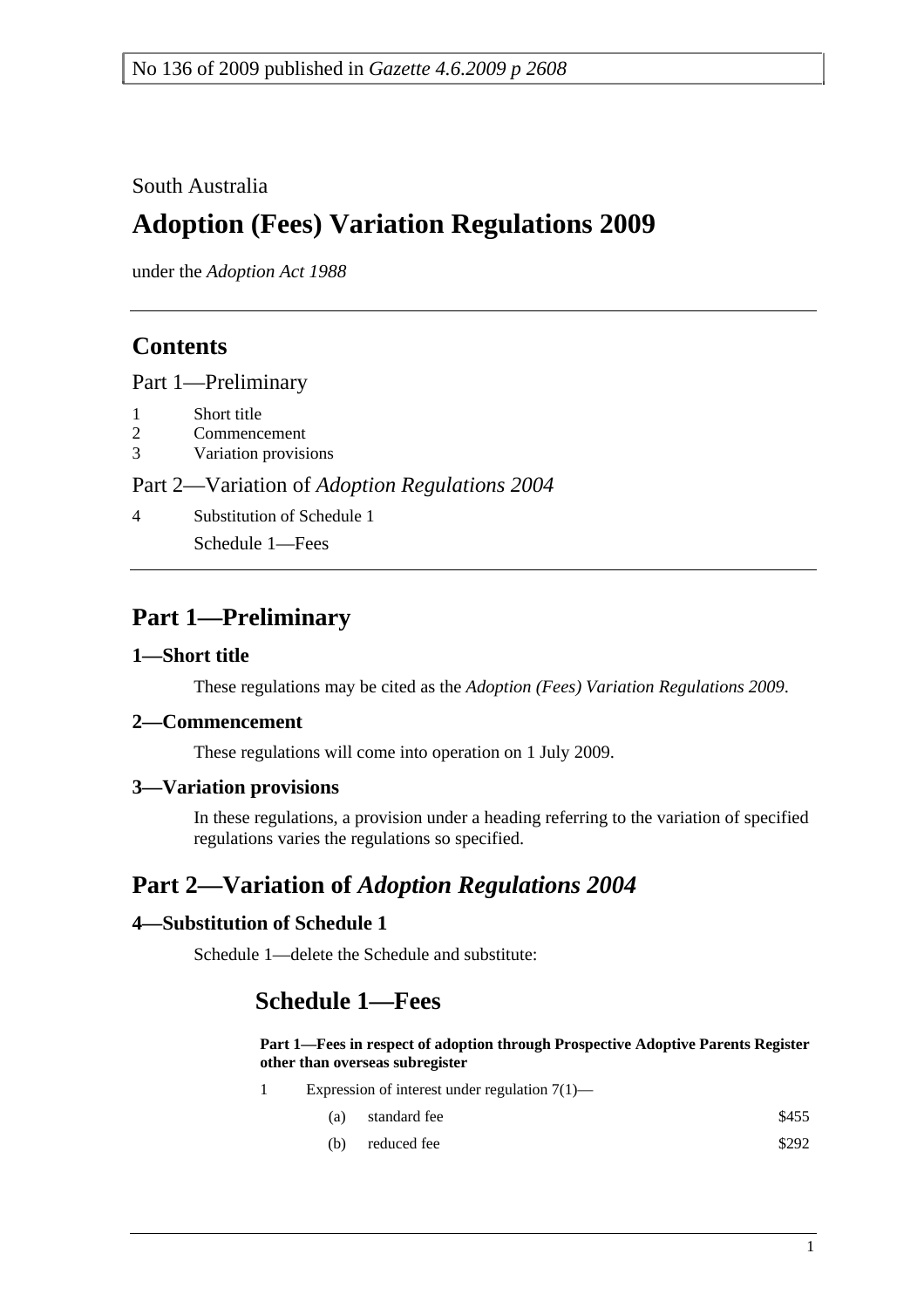| 2                                                               | Application for registration as a prospective adoptive<br>parent-                                                                                                                                                                                                                                                                   |                                                                                    |           |  |  |
|-----------------------------------------------------------------|-------------------------------------------------------------------------------------------------------------------------------------------------------------------------------------------------------------------------------------------------------------------------------------------------------------------------------------|------------------------------------------------------------------------------------|-----------|--|--|
|                                                                 | (a)                                                                                                                                                                                                                                                                                                                                 | standard fee                                                                       | \$599     |  |  |
|                                                                 | (b)                                                                                                                                                                                                                                                                                                                                 | reduced fee                                                                        | \$329     |  |  |
| 3                                                               |                                                                                                                                                                                                                                                                                                                                     | Preparation of an assessment report by the Chief Executive<br>under regulation 9-  |           |  |  |
|                                                                 | (a)                                                                                                                                                                                                                                                                                                                                 | standard fee                                                                       | \$584     |  |  |
|                                                                 | (b)                                                                                                                                                                                                                                                                                                                                 | reduced fee                                                                        | \$297     |  |  |
| 4                                                               | regulation 19                                                                                                                                                                                                                                                                                                                       | On selection of an applicant for an adoption order under                           | \$291     |  |  |
| Part 2—Fees in respect of adoption through overseas subregister |                                                                                                                                                                                                                                                                                                                                     |                                                                                    |           |  |  |
| 5                                                               |                                                                                                                                                                                                                                                                                                                                     | Expression of interest under regulation $7(1)$ —                                   |           |  |  |
|                                                                 | (a)                                                                                                                                                                                                                                                                                                                                 | standard fee                                                                       | \$700     |  |  |
|                                                                 | (b)                                                                                                                                                                                                                                                                                                                                 | reduced fee                                                                        | \$525     |  |  |
| 6                                                               | Application for registration as a prospective adoptive parent<br>and preparation of an assessment report by the<br>Chief Executive under regulation 9-                                                                                                                                                                              |                                                                                    |           |  |  |
|                                                                 | (a)                                                                                                                                                                                                                                                                                                                                 | standard fee                                                                       | \$3 500   |  |  |
|                                                                 | (b)                                                                                                                                                                                                                                                                                                                                 | reduced fee                                                                        | \$2917    |  |  |
|                                                                 | (The fee includes participation in certain workshops and<br>seminars.)                                                                                                                                                                                                                                                              |                                                                                    |           |  |  |
| 7                                                               | On preparation of file for lodging with relevant authority of<br>overseas country                                                                                                                                                                                                                                                   |                                                                                    | \$2 3 3 3 |  |  |
| 8                                                               | On selection of an applicant for an adoption order for a<br>particular child under regulation 19-                                                                                                                                                                                                                                   |                                                                                    |           |  |  |
|                                                                 | (a)                                                                                                                                                                                                                                                                                                                                 | for first child to be placed for adoption                                          | \$3 0 32  |  |  |
|                                                                 | (b)                                                                                                                                                                                                                                                                                                                                 | for second or subsequent child to be placed for<br>adoption                        | \$2917    |  |  |
| Part 3-Other fees                                               |                                                                                                                                                                                                                                                                                                                                     |                                                                                    |           |  |  |
| 9                                                               |                                                                                                                                                                                                                                                                                                                                     | On lodgement of an application for transfer of registration<br>under regulation 11 | \$245     |  |  |
| 10                                                              | On lodgement of an application for conversion of<br>\$397<br>registration under regulation 12                                                                                                                                                                                                                                       |                                                                                    |           |  |  |
| 11                                                              | For preparation of an assessment report by the<br>\$397<br>Chief Executive following an application for conversion of<br>registration under regulation 12                                                                                                                                                                           |                                                                                    |           |  |  |
| 12                                                              | For all functions associated with consent to adoption and,<br>where necessary, the preparation of a report under<br>section $22(1)$ of the Act prior to an application to the Court<br>for an order for adoption of a child by a person other than a<br>person selected as an applicant for an adoption order from<br>the register- |                                                                                    |           |  |  |
|                                                                 | (a)                                                                                                                                                                                                                                                                                                                                 | if the application for an adoption order is to relate<br>to only 1 child           | \$325     |  |  |